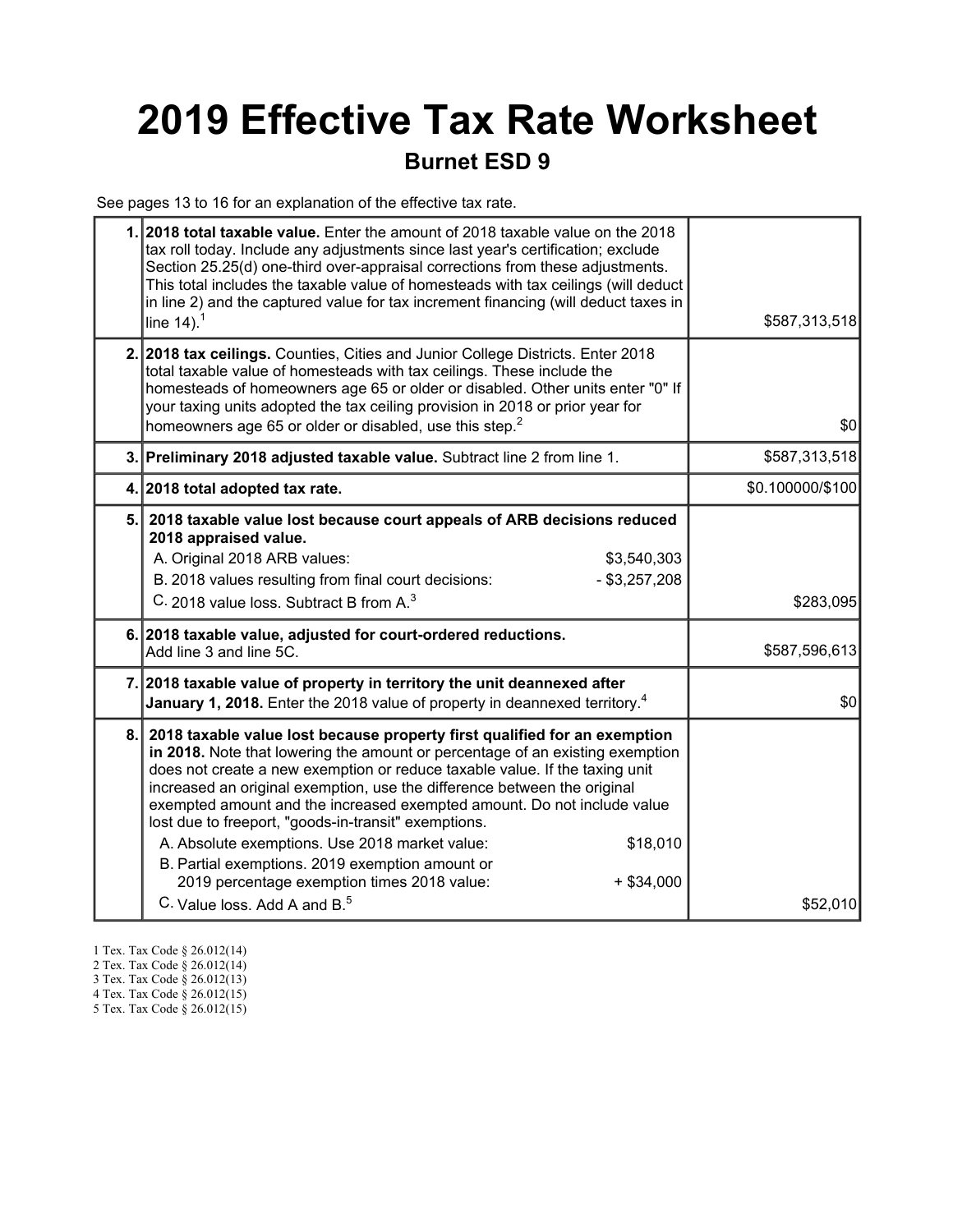### 2019 Effective Tax Rate Worksheet (continued) Burnet ESD 9

| 9. 2018 taxable value lost because property first qualified for agricultural<br>appraisal (1-d or 1-d-1), timber appraisal, recreational/scenic appraisal or<br>public access airport special appraisal in 2019. Use only those properties<br>that first qualified in 2019; do not use properties that qualified in 2018.<br>A. 2018 market value:<br>\$1,226,214<br>B. 2019 productivity or special appraised value:<br>$-$ \$13,528<br>C. Value loss. Subtract B from A. <sup>6</sup> | \$1,212,686   |
|-----------------------------------------------------------------------------------------------------------------------------------------------------------------------------------------------------------------------------------------------------------------------------------------------------------------------------------------------------------------------------------------------------------------------------------------------------------------------------------------|---------------|
| 10. Total adjustments for lost value. Add lines 7, 8C and 9C.                                                                                                                                                                                                                                                                                                                                                                                                                           | \$1,264,696   |
| 11. 2018 adjusted taxable value. Subtract line 10 from line 6.                                                                                                                                                                                                                                                                                                                                                                                                                          | \$586,331,917 |
| 12. Adjusted 2018 taxes. Multiply line 4 by line 11 and divide by \$100.                                                                                                                                                                                                                                                                                                                                                                                                                | \$586,331     |
| 13. Taxes refunded for years preceding tax year 2018. Enter the amount of<br>taxes refunded by the taxing unit for tax years preceding tax year 2018. Types<br>of refunds include court decisions, Tax Code § 25.25(b) and (c) corrections and<br>Tax Code § 31.11 payment errors. Do not include refunds for tax year 2018.<br>This line applies only to tax years preceding tax year 2018. <sup>7</sup>                                                                               | \$344         |
| 14. Taxes in tax increment financing (TIF) for tax year 2018. Enter the amount<br>of taxes paid into the tax increment fund for a reinvestment zone as agreed by<br>the taxing unit. If the unit has no 2019 captured appraised value in Line 16D,<br>enter "0". <sup>8</sup>                                                                                                                                                                                                           | \$0           |
| 15. Adjusted 2018 taxes with refunds and TIF adjustment. Add lines 12 and 13,<br>subtract line 14.9                                                                                                                                                                                                                                                                                                                                                                                     | \$586,675     |
| 16. Total 2019 taxable value on the 2019 certified appraisal roll today. This<br>value includes only certified values and includes the total taxable value of<br>homesteads with tax ceilings (will deduct in line 18). These homesteads<br>includes homeowners age 65 or older or disabled. <sup>10</sup><br>A. Certified values only:<br>\$604,335,001<br>B. Counties: Include railroad rolling stock<br>values certified by the Comptroller's office:<br>$+$ \$0                     |               |

6 Tex. Tax Code § 26.012(15) 7 Tex. Tax Code § 26.012(13) 8 Tex. Tax Code § 26.03(c)

9 Tex. Tax Code § 26.012(13)

10 Tex. Tax Code § 26.012(15)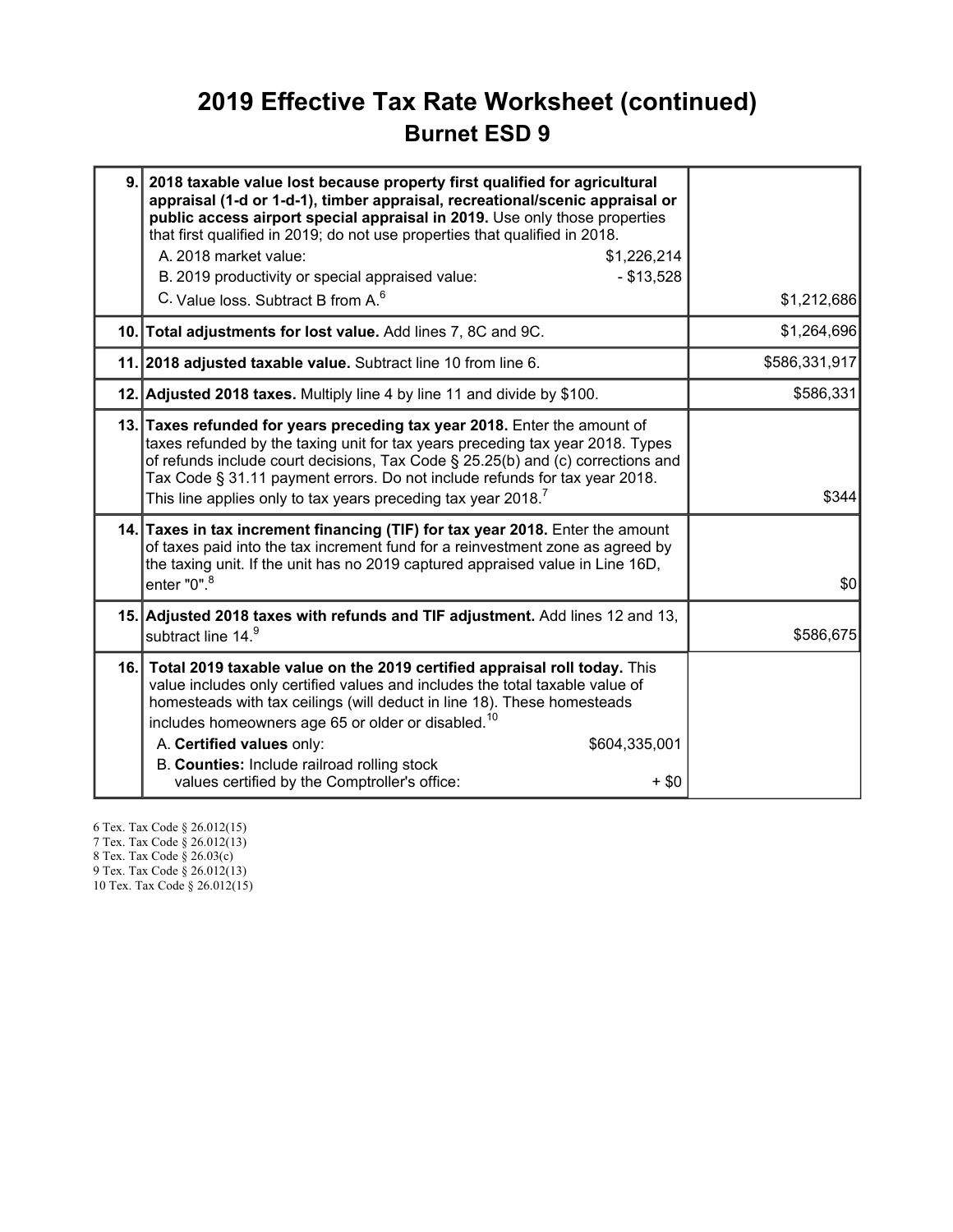### 2019 Effective Tax Rate Worksheet (continued) Burnet ESD 9

| 16.<br>(cont.) | C. Pollution control exemption: Deduct the value<br>of property exempted for the current tax year for<br>the first time as pollution control property:<br>D. Tax increment financing: Deduct the 2019<br>captured appraised value of property taxable by a<br>taxing unit in a tax increment financing zone for<br>which the 2019 taxes will be deposited into the tax<br>increment fund. Do not include any new property<br>value that will be included in line 21 below. <sup>11</sup><br>E. Total 2019 value. Add A and B, then subtract C<br>and D.                                                                                                                                                                                                                                                                                                                                                                                                                                                                                                                                                                                                                                                                                                              | $-$ \$0<br>$-$ \$0 | \$604,335,001 |
|----------------|----------------------------------------------------------------------------------------------------------------------------------------------------------------------------------------------------------------------------------------------------------------------------------------------------------------------------------------------------------------------------------------------------------------------------------------------------------------------------------------------------------------------------------------------------------------------------------------------------------------------------------------------------------------------------------------------------------------------------------------------------------------------------------------------------------------------------------------------------------------------------------------------------------------------------------------------------------------------------------------------------------------------------------------------------------------------------------------------------------------------------------------------------------------------------------------------------------------------------------------------------------------------|--------------------|---------------|
| 17.            | Total value of properties under protest or not included on certified<br>appraisal roll. $12$<br>A. 2019 taxable value of properties under<br>protest. The chief appraiser certifies a list of<br>properties still under ARB protest. The list shows<br>the appraisal district's value and the taxpayer's<br>claimed value, if any or an estimate of the value if<br>the taxpayer wins. For each of the properties<br>under protest, use the lowest of these values.<br>Enter the total value. <sup>13</sup><br>\$33,854,901<br>B. 2019 value of properties not under protest or<br>included on certified appraisal roll. The chief<br>appraiser gives taxing units a list of those taxable<br>properties that the chief appraiser knows about<br>but are not included at appraisal roll certification.<br>These properties also are not on the list of<br>properties that are still under protest. On this list<br>of properties, the chief appraiser includes the<br>market value, appraised value and exemptions<br>for the preceding year and a reasonable estimate<br>of the market value, appraised value and<br>exemptions for the current year. Use the lower<br>market, appraised or taxable value (as<br>appropriate). Enter the total value. <sup>14</sup> | $+$ \$0            |               |

11 Tex. Tax Code § 26.03(c)

12 Tex. Tax Code § 26.01(c)

13 Tex. Tax Code § 26.04 and 26.041

14 Tex. Tax Code § 26.04 and 26.041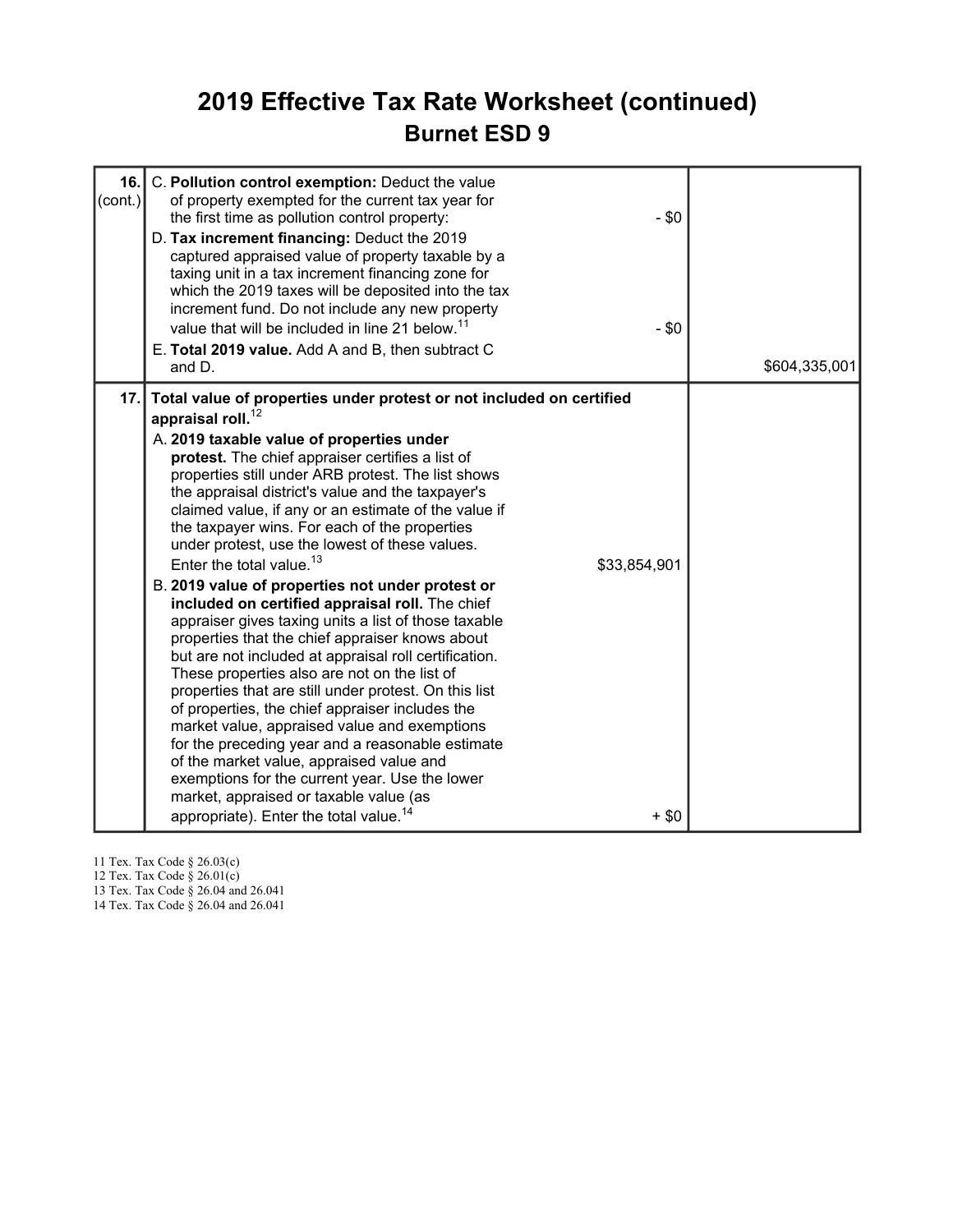### 2019 Effective Tax Rate Worksheet (continued) Burnet ESD 9

| cont. | 17. C. Total value under protest or not certified. Add<br>A and B.                                                                                                                                                                                                                                                                                                                                                                                                                                                                                                                                                                             | \$33,854,901   |
|-------|------------------------------------------------------------------------------------------------------------------------------------------------------------------------------------------------------------------------------------------------------------------------------------------------------------------------------------------------------------------------------------------------------------------------------------------------------------------------------------------------------------------------------------------------------------------------------------------------------------------------------------------------|----------------|
|       | 18. 2019 tax ceilings. Counties, cities and junior colleges enter 2019 total taxable<br>value of homesteads with tax ceilings. These include the homesteads of<br>homeowners age 65 or older or disabled. Other taxing units enter "0". If your<br>taxing units adopted the tax ceiling provision in 2018 or prior year for<br>homeowners age 65 or older or disabled, use this step. <sup>15</sup>                                                                                                                                                                                                                                            | \$0            |
|       | 19. 2019 total taxable value. Add lines 16E and 17C. Subtract line 18.                                                                                                                                                                                                                                                                                                                                                                                                                                                                                                                                                                         | \$638,189,902  |
|       | 20. Total 2019 taxable value of properties in territory annexed after January<br>1, 2008. Include both real and personal property. Enter the 2019 value of<br>property in territory annexed. <sup>16</sup>                                                                                                                                                                                                                                                                                                                                                                                                                                     | \$0            |
|       | 21. Total 2019 taxable value of new improvements and new personal property<br>located in new improvements. New means the item was not on the appraisal<br>roll in 2018. An improvement is a building, structure, fixture or fence erected on<br>or affixed to land. New additions to existing improvements may be included if<br>the appraised value can be determined. New personal property in a new<br>improvement must have been brought into the taxing unit after January 1, 2018<br>and be located in a new improvement. New improvements do include property<br>on which a tax abatement agreement has expired for 2019. <sup>17</sup> | \$17,318,176   |
|       | 22. Total adjustments to the 2019 taxable value. Add lines 20 and 21.                                                                                                                                                                                                                                                                                                                                                                                                                                                                                                                                                                          | \$17,318,176   |
|       | 23. 2019 adjusted taxable value. Subtract line 22 from line 19.                                                                                                                                                                                                                                                                                                                                                                                                                                                                                                                                                                                | \$620,871,726  |
|       | 24. 2019 effective tax rate. Divide line 15 by line 23 and multiply by \$100. <sup>18</sup>                                                                                                                                                                                                                                                                                                                                                                                                                                                                                                                                                    | \$0.0944/\$100 |
|       | 25. COUNTIES ONLY. Add together the effective tax rates for each type of tax the<br>county levies. The total is the 2019 county effective tax rate. <sup>19</sup>                                                                                                                                                                                                                                                                                                                                                                                                                                                                              | $$$ /\$100     |

15 Tex. Tax Code § 26.012(6)

16 Tex. Tax Code § 26.012(17)

17 Tex. Tax Code § 26.012(17)

18 Tex. Tax Code § 26.04(c)

19 Tex. Tax Code § 26.04(d)

A county, city or hospital district that adopted the additional sales tax in November 2018 or in May 2019 must adjust its effective tax rate. The Additional Sales Tax Rate Worksheet on page 39 sets out this adjustment. Do not forget to complete the Additional Sales Tax Rate Worksheet if the taxing unit adopted the additional sales tax on these dates.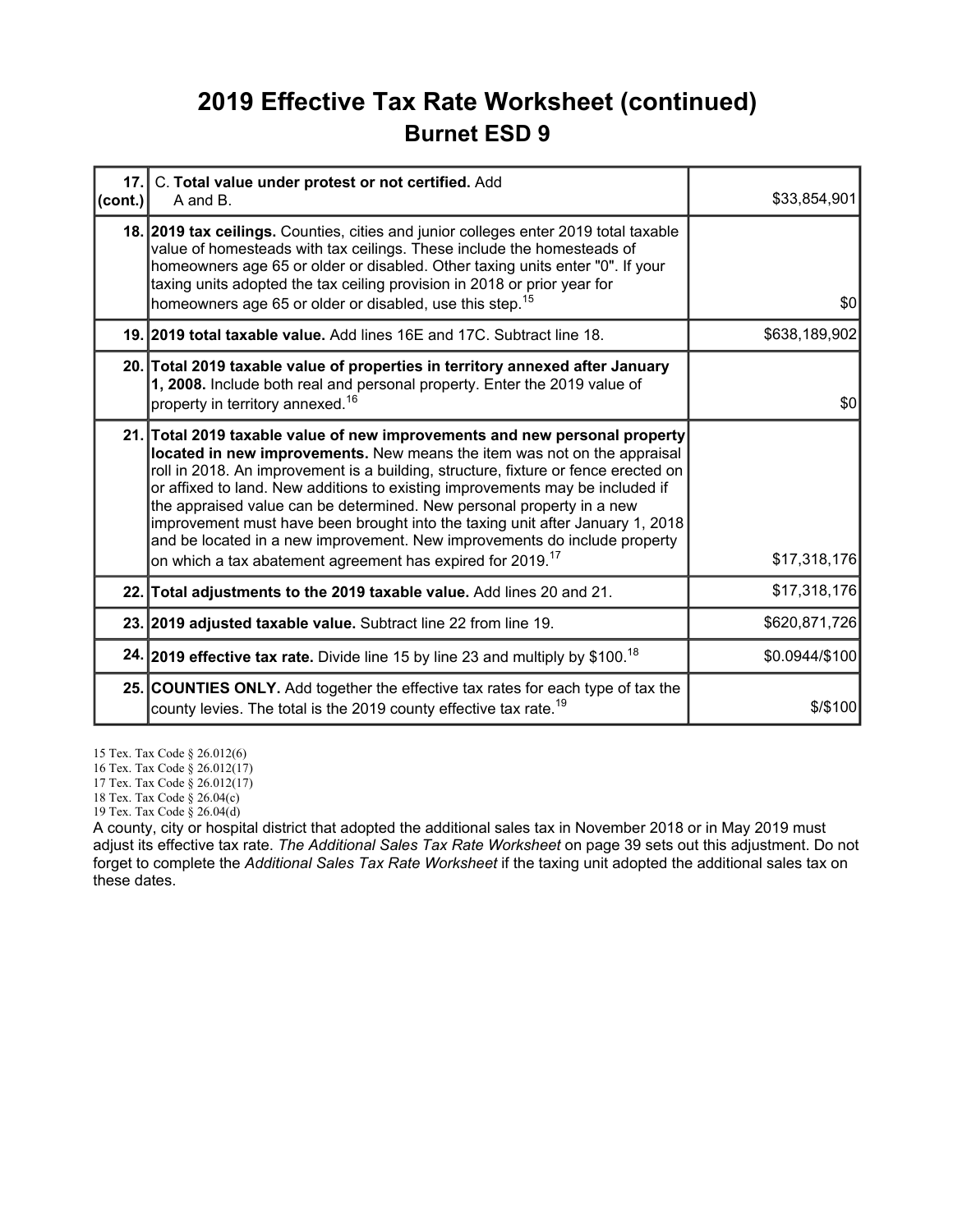## 2019 Rollback Tax Rate Worksheet

#### Burnet ESD 9

See pages 17 to 21 for an explanation of the rollback tax rate.

|     | 26. 2018 maintenance and operations (M&O) tax rate.                                                                                                                                                                                                                                                                                                                                                                                                                                                                                                                                                                                                                                                                                                                                             |                                 | \$0.100000/\$100 |
|-----|-------------------------------------------------------------------------------------------------------------------------------------------------------------------------------------------------------------------------------------------------------------------------------------------------------------------------------------------------------------------------------------------------------------------------------------------------------------------------------------------------------------------------------------------------------------------------------------------------------------------------------------------------------------------------------------------------------------------------------------------------------------------------------------------------|---------------------------------|------------------|
|     | 27. 2018 adjusted taxable value. Enter the amount from line 11.                                                                                                                                                                                                                                                                                                                                                                                                                                                                                                                                                                                                                                                                                                                                 |                                 | \$586,331,917    |
| 28. | 2018 M&O taxes.<br>A. Multiply line 26 by line 27 and divide by \$100.<br>B. Cities, counties and hospital districts with<br>additional sales tax: Amount of additional sales<br>tax collected and spent on M&O expenses in<br>2018. Enter amount from full year's sales tax<br>revenue spent for M&O in 2018 fiscal year, if any.<br>Other units, enter "0." Counties exclude any<br>amount that was spent for economic development<br>grants from the amount of sales tax spent.<br>C. Counties: Enter the amount for the state criminal<br>justice mandate. If second or later year, the<br>amount is for increased cost above last year's<br>amount. Other units, enter "0."<br>D. Transferring function: If discontinuing all of a<br>department, function or activity and transferring it | \$586,331<br>$+$ \$0<br>$+$ \$0 |                  |
|     | to another unit by written contract, enter the<br>amount spent by the unit discontinuing the<br>function in the 12 months preceding the month of<br>this calculation. If the unit did not operate this<br>function for this 12-month period, use the amount<br>spent in the last full fiscal year in which the unit<br>operated the function. The unit discontinuing the<br>function will subtract this amount in H below. The<br>unit receiving the function will add this amount in<br>H below. Other units, enter "0."                                                                                                                                                                                                                                                                       | $+/-$ \$0                       |                  |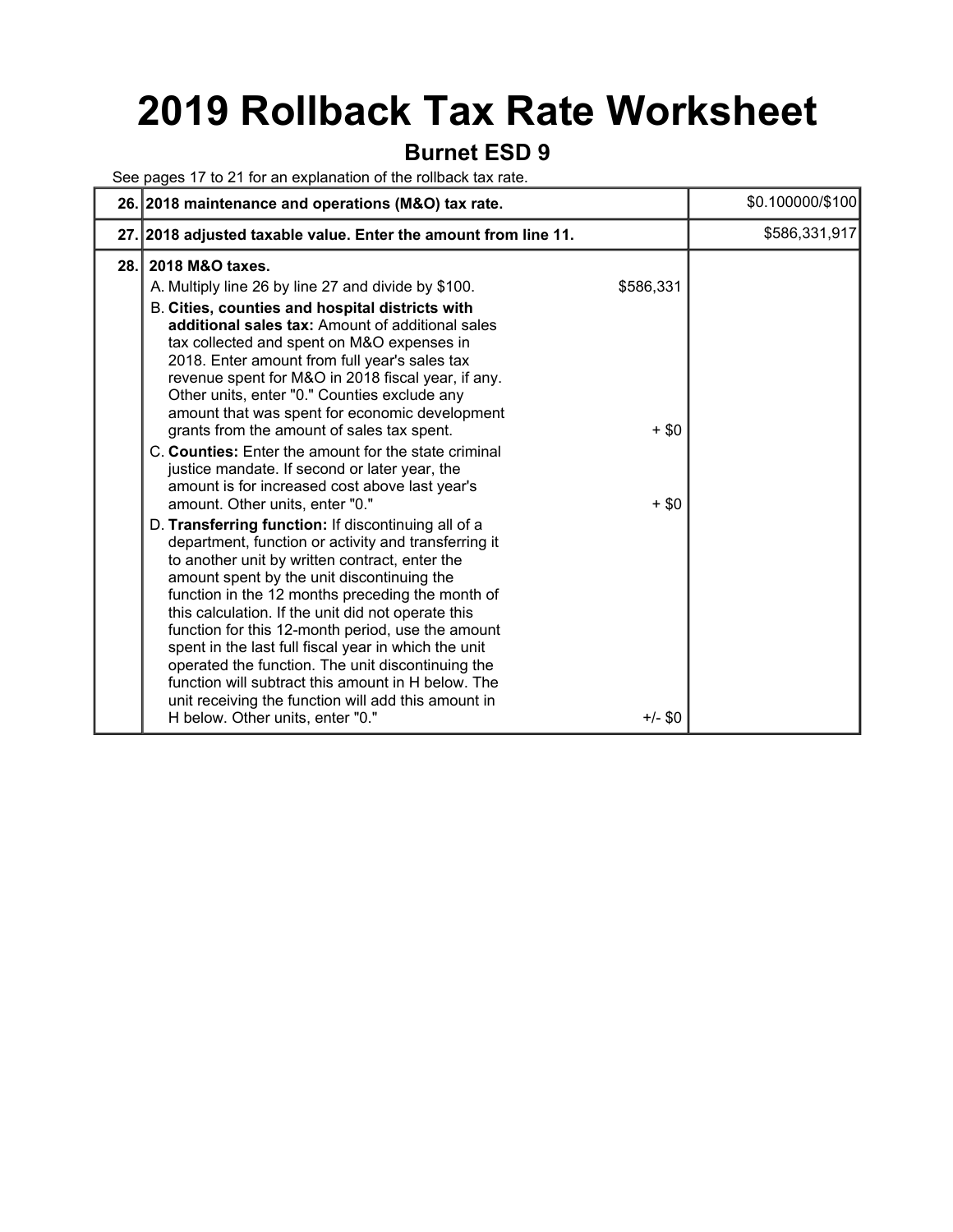## 2019 Rollback Tax Rate Worksheet (continued) Burnet ESD 9

| 28.1<br>$\text{(cont.)}$ | E. Taxes refunded for years preceding tax year<br>2018: Enter the amount of M&O taxes refunded<br>during the last budget year for tax years<br>preceding tax year 2018. Types of refunds<br>include court decisions, Section 25.25(b) and (c)<br>corrections and Section 31.11 payment errors.<br>Do not include refunds for tax year 2018. This<br>line applies only to tax years preceding tax year<br>$+$ \$344<br>2018.<br>F. Enhanced indigent health care expenditures:<br>Enter the increased amount for the current year's<br>enhanced indigent health care expenditures<br>above the preceding tax year's enhanced indigent<br>health care expenditures, less any state<br>assistance.<br>G. Taxes in tax increment financing (TIF): Enter<br>the amount of taxes paid into the tax increment<br>fund for a reinvestment zone as agreed by the<br>taxing unit. If the unit has no 2019 captured<br>appraised value in Line 16D, enter "0."<br>H. Adjusted M&O Taxes. Add A, B, C, E and F. For | $+$ \$0<br>$-$ \$0 |                |
|--------------------------|---------------------------------------------------------------------------------------------------------------------------------------------------------------------------------------------------------------------------------------------------------------------------------------------------------------------------------------------------------------------------------------------------------------------------------------------------------------------------------------------------------------------------------------------------------------------------------------------------------------------------------------------------------------------------------------------------------------------------------------------------------------------------------------------------------------------------------------------------------------------------------------------------------------------------------------------------------------------------------------------------------|--------------------|----------------|
|                          | unit with D, subtract if discontinuing function and<br>add if receiving function. Subtract G.                                                                                                                                                                                                                                                                                                                                                                                                                                                                                                                                                                                                                                                                                                                                                                                                                                                                                                           |                    | \$586,675      |
|                          | 29. 2019 adjusted taxable value.<br>Enter line 23 from the Effective Tax Rate Worksheet.                                                                                                                                                                                                                                                                                                                                                                                                                                                                                                                                                                                                                                                                                                                                                                                                                                                                                                                |                    | \$620,871,726  |
|                          | 30. 2019 effective maintenance and operations rate.<br>Divide line 28H by line 29 and multiply by \$100.                                                                                                                                                                                                                                                                                                                                                                                                                                                                                                                                                                                                                                                                                                                                                                                                                                                                                                |                    | \$0.0944/\$100 |
|                          | 31. 2019 rollback maintenance and operation rate.<br>Multiply line 30 by 1.08. (See lines 49 to 52 for additional rate for pollution<br>control expenses.                                                                                                                                                                                                                                                                                                                                                                                                                                                                                                                                                                                                                                                                                                                                                                                                                                               |                    | \$0.1019/\$100 |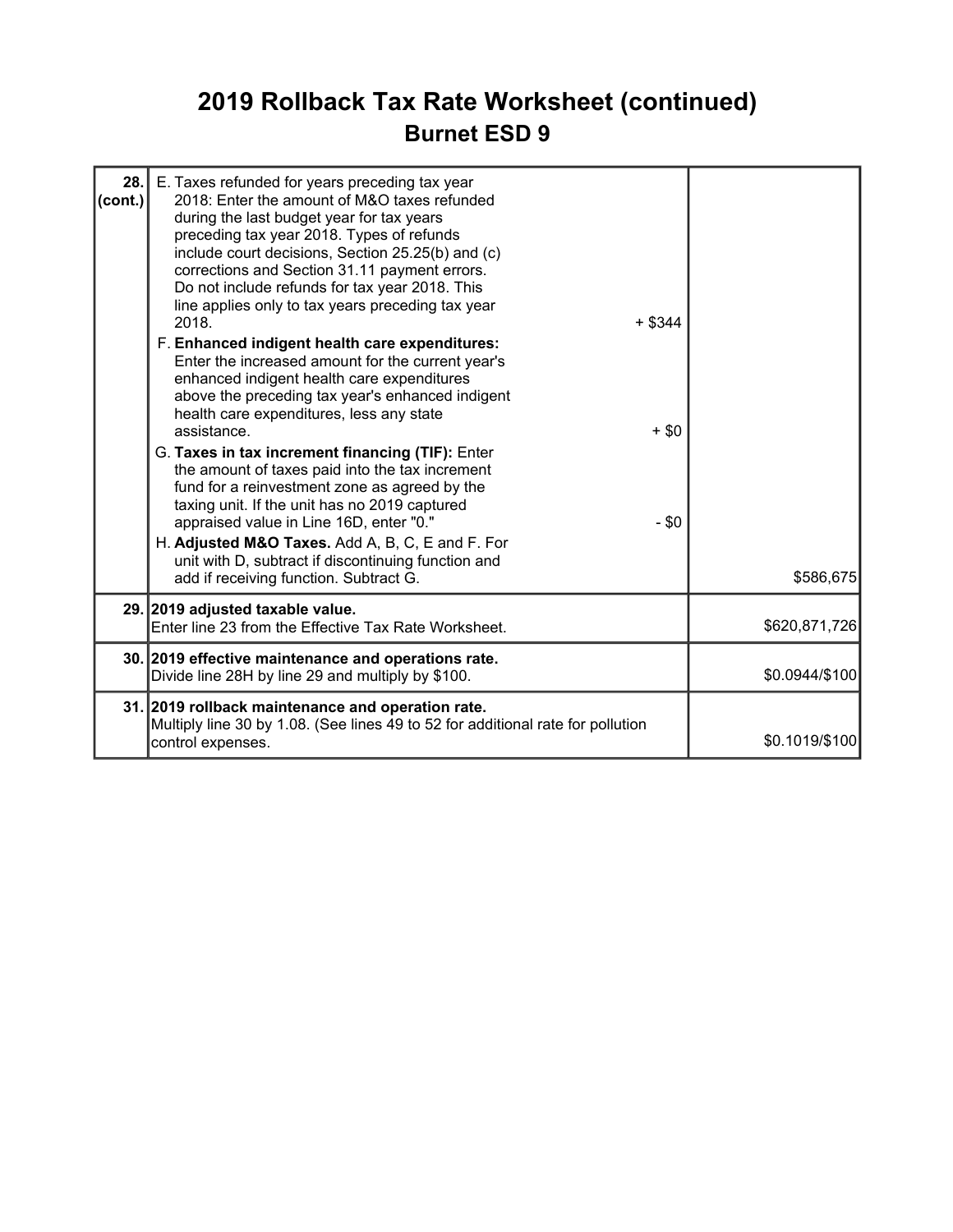### 2019 Rollback Tax Rate Worksheet (continued) Burnet ESD 9

| 32.1 | Total 2019 debt to be paid with property taxes and additional sales tax<br>revenue.<br>"Debt" means the interest and principal that will be paid on debts that:<br>(1) are paid by property taxes,<br>(2) are secured by property taxes,<br>(3) are scheduled for payment over a period longer than one year and<br>(4) are not classified in the unit's budget as M&O expenses.<br>A: Debt also includes contractual payments to other<br>taxing units that have incurred debts on behalf of this<br>taxing unit, if those debts meet the four conditions<br>above. Include only amounts that will be paid from<br>property tax revenue. Do not include appraisal<br>district budget payments. List the debt in Schedule B:<br>Debt Service.<br>\$0<br>B: Subtract unencumbered fund amount used to<br>reduce total debt.<br>-\$0<br>$-\$0$<br>C: Subtract amount paid from other resources.<br>D: Adjusted debt. Subtract B and C from A. | \$0            |
|------|---------------------------------------------------------------------------------------------------------------------------------------------------------------------------------------------------------------------------------------------------------------------------------------------------------------------------------------------------------------------------------------------------------------------------------------------------------------------------------------------------------------------------------------------------------------------------------------------------------------------------------------------------------------------------------------------------------------------------------------------------------------------------------------------------------------------------------------------------------------------------------------------------------------------------------------------|----------------|
|      | 33. Certified 2018 excess debt collections. Enter the amount certified by the<br>collector.                                                                                                                                                                                                                                                                                                                                                                                                                                                                                                                                                                                                                                                                                                                                                                                                                                                 | \$0            |
|      | 34. Adjusted 2019 debt. Subtract line 33 from line 32.                                                                                                                                                                                                                                                                                                                                                                                                                                                                                                                                                                                                                                                                                                                                                                                                                                                                                      | \$0            |
|      | 35. Certified 2019 anticipated collection rate. Enter the rate certified by the<br>collector. If the rate is 100 percent or greater, enter 100 percent.                                                                                                                                                                                                                                                                                                                                                                                                                                                                                                                                                                                                                                                                                                                                                                                     | $0.000000\%$   |
|      | 36. 2019 debt adjusted for collections. Divide line 34 by line 35.                                                                                                                                                                                                                                                                                                                                                                                                                                                                                                                                                                                                                                                                                                                                                                                                                                                                          | \$0            |
|      | 37.12019 total taxable value. Enter the amount on line 19.                                                                                                                                                                                                                                                                                                                                                                                                                                                                                                                                                                                                                                                                                                                                                                                                                                                                                  | \$638,189,902  |
|      | 38. 2019 debt tax rate. Divide line 36 by line 37 and multiply by \$100.                                                                                                                                                                                                                                                                                                                                                                                                                                                                                                                                                                                                                                                                                                                                                                                                                                                                    | \$0.0000/\$100 |
|      | 39. 2019 rollback tax rate. Add lines 31 and 38.                                                                                                                                                                                                                                                                                                                                                                                                                                                                                                                                                                                                                                                                                                                                                                                                                                                                                            | \$0.1019/\$100 |
|      | 40. COUNTIES ONLY. Add together the rollback tax rates for each type of tax the<br>county levies. The total is the 2019 county rollback tax rate.                                                                                                                                                                                                                                                                                                                                                                                                                                                                                                                                                                                                                                                                                                                                                                                           | $$$ /\$100     |

A taxing unit that adopted the additional sales tax must complete the lines for the Additional Sales Tax Rate. A taxing unit seeking additional rollback protection for pollution control expenses completes the Additional Rollback Protection for Pollution Control.